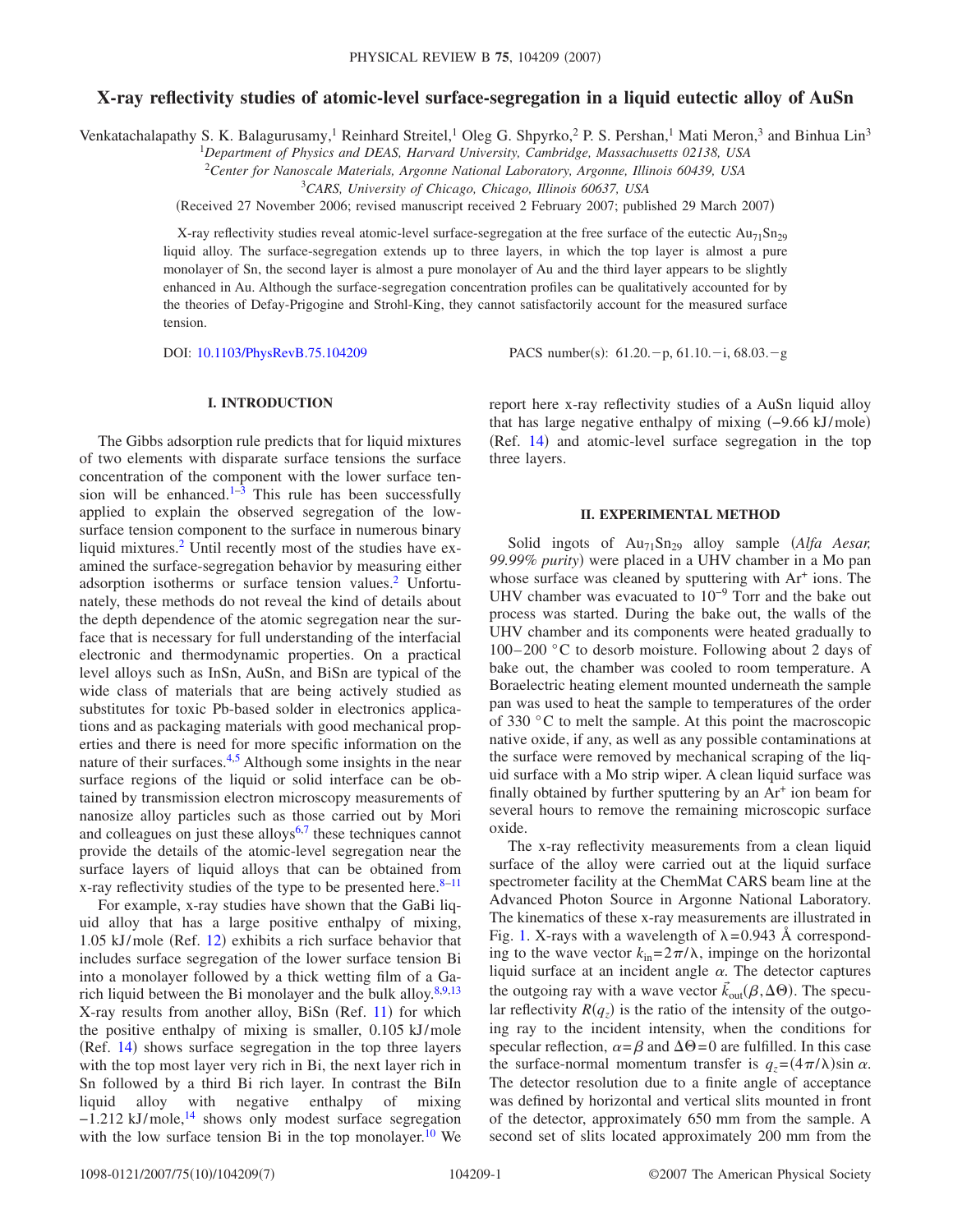<span id="page-1-0"></span>

FIG. 1. Kinematics of the x-ray measurements from the sample. The incident and detected x-ray wave vectors are *k*in and *k*out, respectively. FIG. 2. Off-specular diffuse scattering from the liquid surface

sample on the detector arm was used to shield against unwanted parasitic scattering. During all specular reflectivity measurements the full widths of the angular acceptance of the detector were fixed at 9.4 mrad vertically and 3.1 mrad horizontally. The measurements were carried out with the sample held at a temperature of 295 $\degree$ C with a stability better than 0.05 °C. Mechanical vibrations from the liquid surface spectrometer stage were isolated from the UHV sample chamber by an active feedback-controlled vibration isolation mechanism[.15](#page-6-14) The reflected intensity was measured with an Oxford scintillation detector.

For low  $q_z$ ( $\leq$  ~0.6 Å<sup>-1</sup>) range, the specular reflectivity is obtained by normalizing the reflected signal to the incident beam intensity. The procedure at high  $q_z$ (> ~ 0.6 Å<sup>-1</sup>) is more complicated because of the appreciable background due to the isotropic scattering from the bulk of the liquid. This background has a broad peak centered at nearly the same  $q<sub>z</sub>$  as the surface-induced layering peak. Therefore, for *q<sub>z</sub>* ≥ 0.6 Å<sup>-1</sup> a background-subtracted specular signal is represented by the difference between the signal measured at  $(\alpha = \beta \text{ and } \Delta \Theta = 0)$  and the off-specular signal that is collected at  $\Delta \Theta = \pm 0.3^{\circ}$  (~5 mrad). For  $q_z < 0.6$  Å<sup>-1</sup> the relative contribution of the bulk liquid scattering to specular reflection is sufficiently small that it can be neglected.

The fraction of the x-ray intensity reflected at an angle  $\alpha$ from the liquid surface is given in the Born approximation $16,17$  $16,17$ 

$$
R(q_z) = R_F(q_z)CW(q_z, T) |\Phi(q_z)|^2
$$
 (1)

<span id="page-1-1"></span>where  $R_F(q_z)$  is the theoretical Fresnel x-ray reflectivity from an abrupt flat interface between vacuum and the bulk alloy. The function  $CW(q_z, T)$  is a Debye-Waller like factor due to thermally excited capillary waves. The procedure for calculating  $CW(q_z, T)$  has been detailed in earlier papers on surface layering in Ga,<sup>18</sup> In,<sup>16</sup> K,<sup>17</sup> and water.<sup>19</sup> The basic idea is to convolve the known resolution with the theoretical algebraic form  $\sim 1/|\vec{q}_{xy}|^{2-\eta}$  where

<span id="page-1-2"></span>

for the purpose of measuring the surface tension. The peak corresponds to the specular condition  $\beta = 5.07$ ° *(q<sub>z</sub>*=1.1 Å<sup>-1</sup>). The profile calculated from the model is shown for the best fit value of surface tension  $\gamma = 615$  mN/m (-). The inset is an expanded version of the best fit and confidence limits at the specular peak. Calculations shown for  $\gamma = 600$  mN/m (----),  $\gamma = 640$  mN/m (---) indicate the confidence limits. The line for  $\gamma = 750$  mN/m (-.-) illustrates the calculation for average of the published values.

$$
|\vec{q}_{xy}|^2 = (2\pi/\lambda)^2 [\cos^2 \alpha + \cos^2 \beta - 2 \cos \alpha \cos \beta \cos \Delta \Theta]
$$

and  $\eta = (k_B T / 2\pi \gamma) q_z^2$  where for  $\alpha \neq \beta$   $q_z = (2\pi / \lambda)(\sin \alpha)$ + sin  $\beta$ ). The actual form used in Eq. ([1](#page-1-1)) is the difference between the convolution at  $\alpha = \beta$  and  $\Delta \Theta = 0$  and the average of the convolution at the offset angles of  $\Delta\Theta = \pm 0.3^{\circ}$ .

The surface tension for the alloy can be determined from the  $\eta$  dependence of the diffuse scattering from thermal cap-illary waves.<sup>17,[19](#page-6-18)</sup> Figure [2](#page-1-2) contains a comparison between the background subtracted diffuse scattering data (filled circles) and the  $\beta$  dependence of a background-subtracted convolution of the theoretically derived scattering cross section (solid line). The narrow detector vertical resolution of 1.55 mrad for  $\alpha = 5.07^{\circ}$  applicable for both of these was typical of scans taken in order to measure the surface tension  $\gamma$ . Note that this resolution is considerably smaller than the vertical resolution of the detector, 9.4 mrad, that was used to measure *R*( $q_z$ ). This data corresponds to  $q_z = 1.1 \text{ Å}^{-1}$  and the solid line is calculated for the value of surface tension of 615 mN/m that gives the best fit to the data. Broken lines corresponding to  $\gamma = (600, 640)$  mN/m illustrate the confidence limits of fit. The other broken line (-.-) illustrates the calculation for the mean value of the published values of the surface tension,  $\gamma = 750$  mN/m.<sup>[20](#page-6-19)</sup> The structure factor obtained from the measured reflectivity uses the value  $\gamma$  $= 615$  mN/m.

The surface structure factor,  $\Phi(q_z)$  is given by the Fourier transform of the surface-normal derivative of the electron density  $\rho(z)$  (Refs. [21](#page-6-20) and [22](#page-6-21))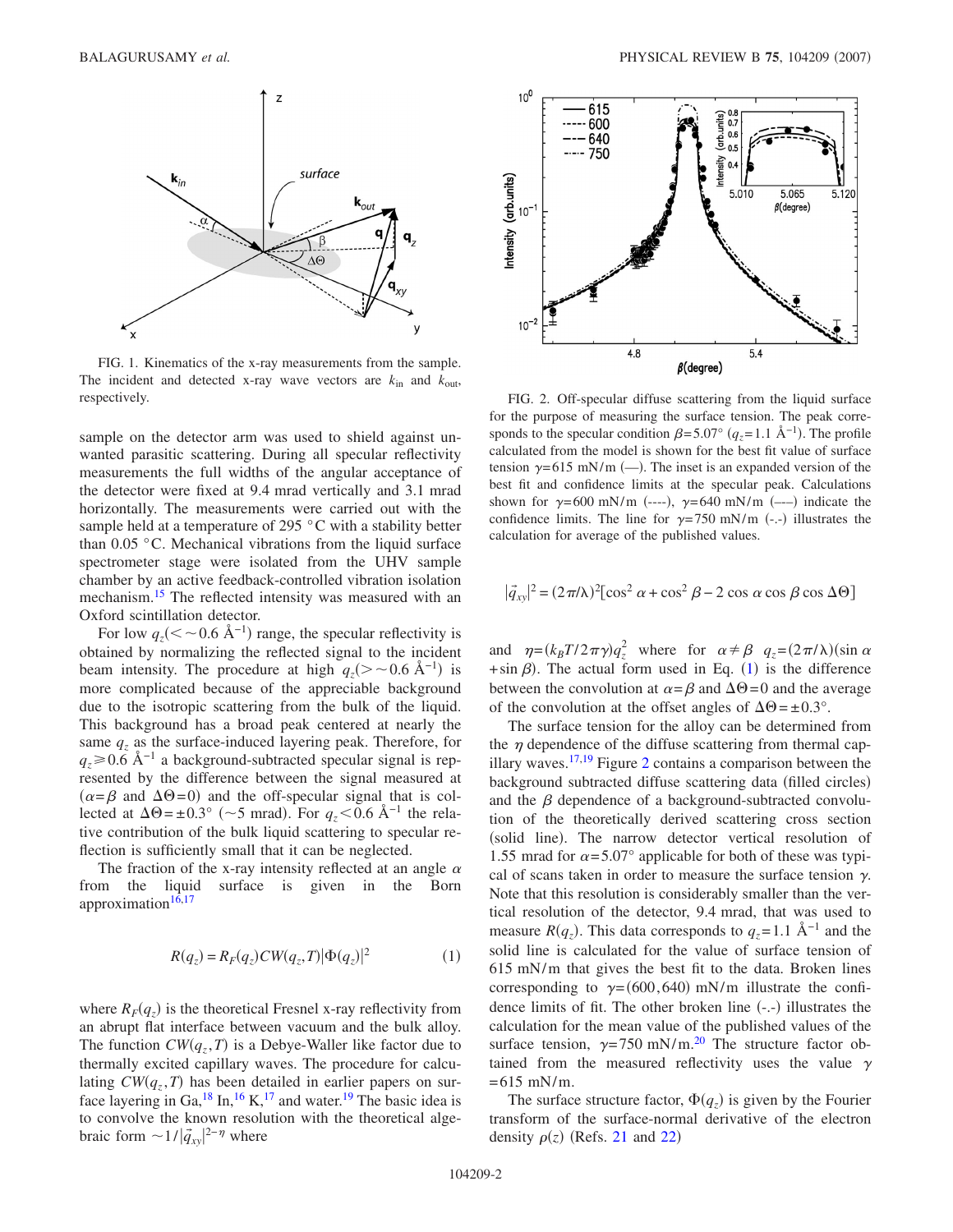<span id="page-2-2"></span>

FIG. 3. The background subtracted x-ray reflectivity, *R*/*RF* and the one calculated from the best fit of the electron density model given by Eq.  $(3)$  $(3)$  $(3)$ . The dashed line is the fit from the simplest DC model that is discussed in the text. The inset illustrates the same data after division by  $CW(q_z, T)$  along with the fits from the corresponding models.

$$
\Phi(q_z) = \frac{1}{\rho_{\infty}} \int dz \frac{d\langle \rho(z) \rangle}{dz} \exp(iq_z z)
$$
 (2)

<span id="page-2-0"></span>where  $\langle \rho(z) \rangle$  is the thermal average of the surface-normal electron density over the illuminated portion of the surface at a vertical position z and  $\rho_{\infty}$  is the electron density in the bulk liquid. Since the form of  $R_F(q_z)$  is determined completely by the critical angle for total external reflection, and  $CW(q_z, T)$ is known accurately from capillary wave theory, the intrinsic electron density profile,  $\langle \rho(z) \rangle$ , can be obtained by numerically curve-fitting the measured  $R(q_z)$  to a physically moti-vated model.<sup>10[,11](#page-6-8)</sup>

The distorted crystal (DC) model provides a very good description of the single surface-layering peak in x-ray reflectivity at  $q_z \approx \pi/a$  (a: atomic radius) that is observed for many elemental liquid metals.<sup>16[–18](#page-6-17)[,23](#page-6-12)</sup> The simplest form of the model for the electron density consists of a series of Gaussian peaks centered at  $z_n = d_0(n-1)$  for  $n = 1, 2, 3, \ldots$  In the DC model the Gaussians have common integrated densities, and widths that increase linearly with distance from the surface. For example, if the width of the Gaussian peak in the *n*th layer is given by  $\sigma_n^2 = \sigma_0^2 + (n-1)\bar{\sigma}^2$  these Gaussian peaks become broader and merge to represent the bulk density at large *n*. This model naturally describes the decay of surface induced layering with distance from the surface. Furthermore, this model has the advantage that the Fourier transform of Eq.  $(2)$  $(2)$  $(2)$ , can be computed analytically. The Fourier transform of this series of equally-spaced Gaussian peaks gives rise to the surface-layering peak that is observed in the reflectivity. Additional features, other than a simple surfacelayering peak, that are observed in binary liquid metal alloys Bi-In (Ref. [10](#page-6-13)) and Bi-Sn (Ref. [11](#page-6-8)) can be described by modifying either the integrated densities in individual layers or the relative position of the top few layers.

<span id="page-2-3"></span>

FIG. 4. The surface-normal electron density profile of the AuSn liquid alloy surface as obtained from the best fit to the density model, Eq. ([3](#page-2-1)). of the reflectivity data. The atomic densities of Au and Sn that contribute to the total density are also shown.

The modified electron density model that is used here to describe the observed dependence on  $q<sub>z</sub>$  of the x-ray reflectivity from the  $Au_{71}Sn_{29}$  liquid alloy surface differs from the standard DC model in that it treats amplitudes, positions and roughness for the first three layers as independent parameters. The form for the modified model is

<span id="page-2-1"></span>
$$
\frac{\langle \rho(z) \rangle}{\rho_{\infty}} = \sum_{n=1}^{\infty} \frac{e^{-(z-z_n)^2/\sigma_n^2}}{\sqrt{2\pi}\sigma_n/d_0} ((1-x_n)\rho_{\text{Au}}^{rel} + x_n \rho_{\text{Sn}}^{rel}) \frac{C_n}{C}
$$
(3)

where the positions of the first three layers,  $z_1$ ,  $z_2$ , and  $z_3$ , and their widths,  $\sigma_1$ ,  $\sigma_2$ , and  $\sigma_3$  are adjustable parameters. For  $n \geq 4$  the layer positions and widths of the Gaussians are  $z_n$  $= z_3 + (n-3)d_0$  and  $\sigma_n^2 = \sigma_0^2 + (n-1)\bar{\sigma}^2$ . The amplitudes of the Gaussians are expressed in terms of effective x-ray energy dependent electron densities of Au and Sn atoms,  $\rho_{Au}^{rel}, \rho_{Sn}^{rel}$ , relative to the bulk alloy. They are obtained from the real part of the atomic scattering factors,  $Z'(E)$ .<sup>[10,](#page-6-13)[11](#page-6-8)</sup> The concentration of Sn atoms in the *n*th layer is  $x_n$  and  $C_n[x_n v_{Sn}+(1$  $(-x_n)v_{Au}$  = 1 for the *n*th layer and  $C[x_\infty v_{Sn} + (1-x_\infty)v_{Au}] = 1$ for the bulk, where  $C$  and  $C_n$  are the average atomic densities in the bulk and *n*th layer respectively, and  $v_{\text{Sn}}$ ,  $v_{\text{Au}}$  are the atomic volumes of Sn and Au atoms. Neglecting the effect of the imaginary part of the atomic scattering amplitude, the scattering can be described in terms of the forward atomicscattering factor of the atoms. For Au this is given by,  $Z'_{\text{Au}}(E) = Z_{\text{Au}} + f'_{\text{Au}}(E)$  (Ref. [22](#page-6-21)) and

$$
\rho_{\rm Au}^{rel} = n_{\rm Au} Z'_{\rm Au}(E) / \rho_{\infty}
$$

where  $n_{Au}$  is the number density of Au atoms and  $f'_{Au}(E)$  is the dispersive correction to the real part of the atomic scattering amplitude. In principle, a similar expression describes the effective relative electron density for Sn; however, the present experiment is done near the Au L2 edge for which the dispersion correction to  $Z'_{Sn}(E)$  is negligible.

The background subtracted Fresnel-normalized reflectivity,  $R(q_z)/R_F(q_z)$ , at the x-ray energy of 13.15 keV is shown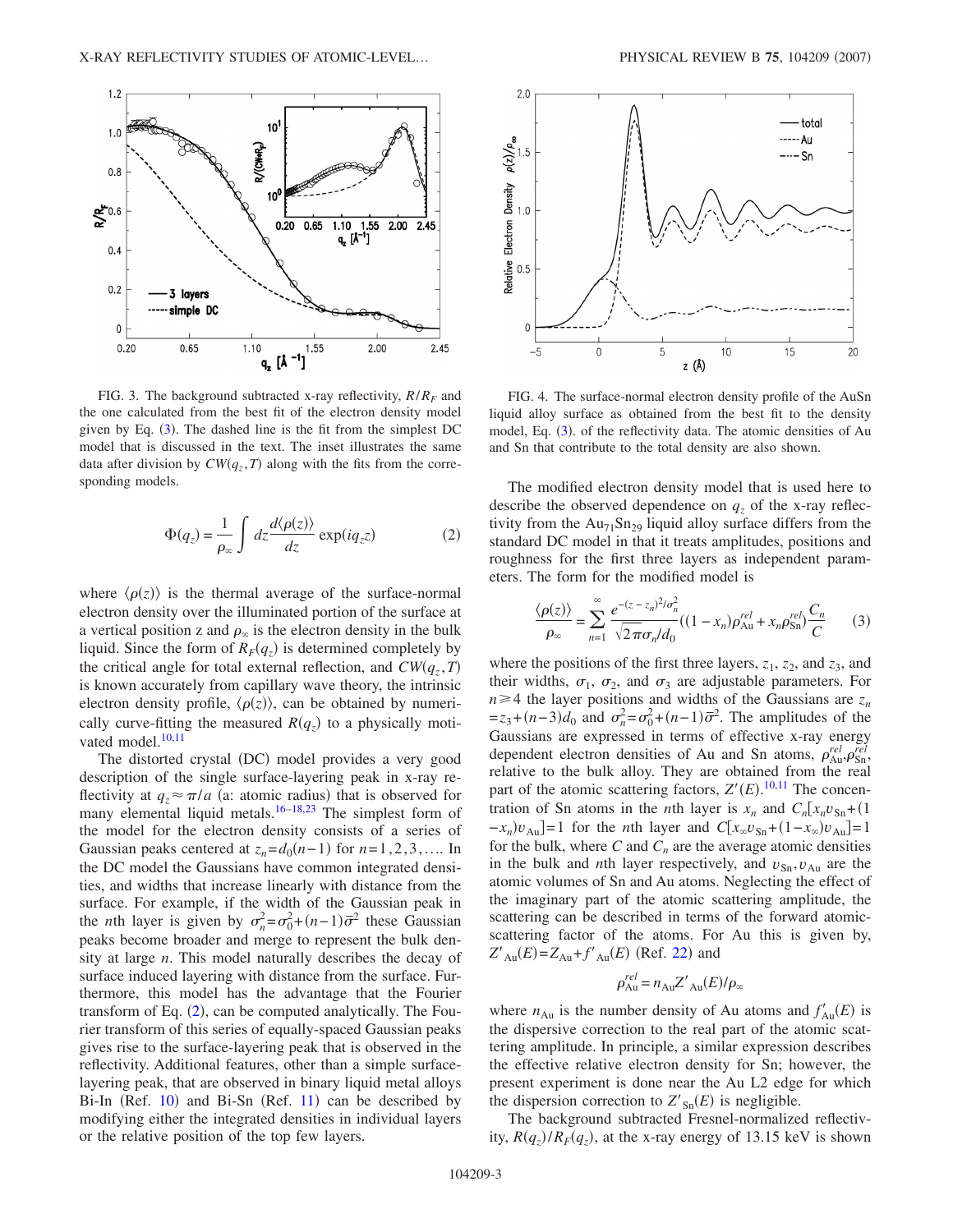<span id="page-3-0"></span>TABLE I. The best fit parameters from curve fitting the reflectivity data to the modified distorted crystal model discussed in the text. The Sn concentrations  $(x_1, x_2, x_3)$  of the top three modified layers that deviate from the bulk concentration along with the confidence limits, the positions of these layers  $(z_1, z_2, z_3)$  and their interfacial roughnesses  $(\sigma_1, \sigma_2, \sigma_3)$  are given. The layer spacing  $(d_0)$ for layers beyond  $n=3$  is also given along with the roughness parameters that determine the roughness of these layers,  $\sigma_0$  and  $\bar{\sigma}$ .

| Sn-concentrations                             | Positions and<br>spacings $(\hat{A})$ of<br>top layer and<br>others below | Roughness (A)         |
|-----------------------------------------------|---------------------------------------------------------------------------|-----------------------|
| $x_1 = 0.958$ (0.957, $\cdots$ ) <sup>a</sup> | $z_1 = 0.47 \pm 0.01$                                                     | $\sigma_1 = 1.45$     |
| $x_2 = 0.006$ (, 0.007) <sup>a</sup>          | $z_2 = 2.78 \pm 0.01$                                                     | $\sigma_2 = 0.764$    |
| $x_3=0.239$ (0.0, 0.29)                       | $z_3 = 5.75 \pm 0.01$                                                     | $\sigma_3 = 1.161$    |
| n > 3                                         | $d_0 = 2.93$                                                              | $\sigma_0 = 0.525$    |
|                                               |                                                                           | $\bar{\sigma}$ =0.514 |

<sup>a</sup>The upper and lower confidence limits of  $x_1$  and  $x_2$ , respectively, lie outside the range of the allowed values  $x_1$  and  $x_2$  can take, namely, 0 to 1.

in Fig. [3.](#page-2-2) The inset shows the surface structure factor,  $|\Phi(q_z)|^2$ , which is the Fresnel-normalized data, further normalized by division with the background-subtracted Debye-Waller term. The measured  $R(q_z)/R_F(q_z)$  in the  $q_z$ <1.6 Å<sup>-1</sup> region, is strongly enhanced over the prediction from the DC model (dashed line). The simple DC model for a layered interface with uniform composition that has been used for Ga,<sup>[18](#page-6-17)</sup> In,<sup>16</sup> and K,<sup>17</sup> predicts the surface-induced layering peak at  $q_z \sim 2.0 \text{ Å}^{-1}$  but can not produce the broad hump centered at  $q_z \sim 1.1 \text{ Å}^{-1}$ . This feature is an unambiguous indication that either the structure or chemical composition of the near surface region deviates from the DC model.

The best representation of the measured reflectivity in Fig. [3](#page-2-2) is obtained by numerical fitting of the surface structure factor to the density model given by the real space density  $\langle \rho(z)/\rho_{\infty} \rangle$  in Eq. ([3](#page-2-1)). As was mentioned above, the simple DC model that has the same integrated electron density for each layer cannot explain the behavior of the surface structure factor. The electron density of the top few layers had to be modified to fit the data. In many respects this is similar to the case of BiSn liquid alloy that was studied earlier.<sup>11</sup> However, even after allowing for the deviation of the electron density and consequently the composition of the top three layers, the data could not be fit satisfactorily. The acceptable fits shown in Fig. [3](#page-2-2) were only obtained after allowing the amplitudes, widths, and the spacing of these three layers to be modified. As expected from the Gibbs theory the top layer should be rich in the low surface-tension component, Sn and the model obtains an integrated electron density in the first layer that is definitely lower than for any comparable region in the bulk. This corresponds to a Sn rich first layer. The best fits for the second layer also reveals an unambiguously Au-rich region. (Fig. [4,](#page-2-3) Table [I](#page-3-0)). One word of caution about the meaning of the values in Table [I.](#page-3-0) is that since the widths of the individual Gaussians are comparable to their spacings the concentrations  $x_1$ ,  $x_2$ , and  $x_3$  should not be interpreted literally as the concentrations in well defined layers and the electron density profiles shown in Fig. [4.](#page-2-3) are the only realistic representation of the atomic distributions. Nevertheless, the fits do give some information on the atomic concentrations in the third layer. The best fit shown in Fig. [4.](#page-2-3) shows a peak density in the region of the third layer that is less than that of the fourth layer and an average electron density that is less than the bulk value. On the other hand, the Sn to Au fraction at the peak of the electron density at the position of the third layer does correspond to the value of  $x_3$  in Table [I.](#page-3-0) This value is less than the concentration for the bulk alloy, implying that this layer is slightly enriched in Au. In view of the fact that the bulk alloy,  $Au_{71}Sn_{29}$ , has slightly more than twice as much Au than Sn it may not be surprising to find some Au enrichment in the layer following monolayers of Sn and Au.

# **III. SURFACE-SEGREGATION PROFILES AND STATISTICAL THERMODYNAMICS CALCULATIONS**

It has been well known for many years that surface segregation in binary liquid alloys occurs due to the different surface tensions of the constituent atoms in their respective liquid state. In general the surface energy of the alloy is reduced by surface adsorption of the element with the lower surface tension.<sup>1</sup> However, it is only recently that x-ray measurements have yielded the type of data, as shown here, that allow quantitative comparison between theoretical models for the details in how the constituent atoms distribute themselves over the different near surface layers. For example, the surface profiles of BiIn (Ref.  $10$ ) and BiSn (Ref.  $11$ ) have been quantitatively accounted for by calculations based on the solution theories of Guggenheim<sup>24</sup> and its extension by Defay and Prigogine<sup>25</sup> and also by Strohl and King.<sup>26</sup> These theories assume a lattice model and treat the binary liquid as either an ideal or a regular solution to account for the composition of the surface-segregated layers using only the surface tensions of the pure components, their atomic radii, and the interaction energy of the components in the case of regular solutions. In contrast for both the BiIn and BiSn systems the near surface layers are relatively well defined and representation of the surface layering with a lattice model is probably better than for the AuSn alloy. Nevertheless, it is interesting to examine the predictions of these models for the current alloy.

Guggenheim assumed a regular solution model and, taking a statistical thermodynamic approach, developed Eq. ([4](#page-3-1))) to predict the surface segregation in the top monolayer in terms of the surface concentration and interaction energy *w*. The surface tension of the alloy in Guggenheim's theory can be represented as

<span id="page-3-1"></span>
$$
\gamma_{\text{Sn-Au}} = \gamma_{\text{Sn}} + \frac{kT}{A_{\text{Sn}}} \ln \left( \frac{x_1}{x_\infty} \right) + \frac{w}{A_{\text{Sn}}} [l(1 - x_1)^2 - (l + m)(1 - x_\infty)^2] = \gamma_{\text{Au}} + \frac{kT}{A_{\text{Au}}} \ln \left( \frac{1 - x_1}{1 - x_\infty} \right) + \frac{w}{A_{\text{Au}}} [lx_1^2 - (l + m)x_\infty^2]
$$
\n(4)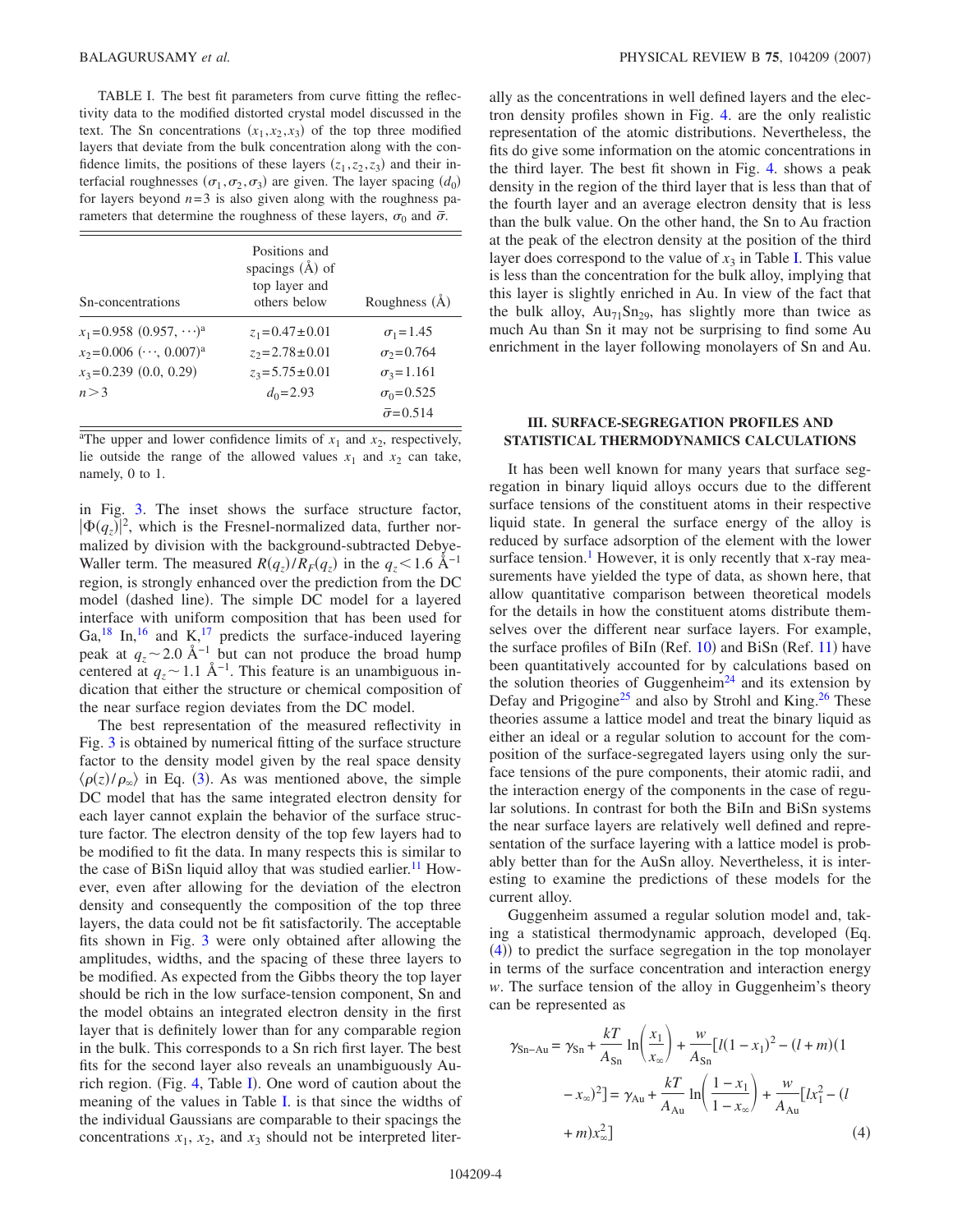where  $x_1(1-x_1)$  is the surface concentration in the uppermost layer of component Sn (Au), and the corresponding concentrations in the bulk are  $x_{\infty}(1-x_{\infty})$ . The surface tensions  $\gamma_{\text{Sn}}$ and  $\gamma_{Au}$  correspond to those of pure liquid Sn and Au extrapolated to the measurement temperature of x-ray reflectivity, T=568 K,  $\gamma_{\text{Sn}}$ =559 mN/m, and  $\gamma_{\text{Au}}$ =1258 mN/m.<sup>27</sup> The interaction energy, *w* is given by,  $w=2E_{AB}-(E_{AA}+E_{BB})$ where the  $E_{AA}$ ,  $E_{BB}$ , and  $E_{AB}$  are the different types of atomic interaction energies; however, since the interaction energies are not well known, *w* is taken to be an adjustable fitting parameter. The atomic areas,  $A_{\rm Sn}$  and  $A_{\rm Au}$  have been calculated from the atomic radii of the two components,  $a_{\text{Sn}}$  $= 1.41$  Å and  $a_{Au} = 1.44$  Å (Ref. [28](#page-6-26)) and *l* and *m* are the (fractional,  $l+2m=1$ ) lateral and vertical coordination numbers. Their values were assumed to be 0.5 and 0.25 that correspond to those of a hexagonally close-packed lattice with 12 nearest neighbors. With the atomic radii, the hexagonally close-packed coordination numbers, the temperature and the bulk alloy composition *x* known, the only unknown param-eters in Eq. ([4](#page-3-1)) are  $x_1$ , *w*, and  $\gamma_{\text{Sn-Au}}$ . Equating the left and right hand sides, leaves only  $x_1$  and  $w$  unknown. In principle, one could solve either for  $x_1$  for a given value of  $w$ , or solve for *w* for a given value of  $x_1$  to obtain a predicted surface tension.

Neglecting interactions (i.e.,  $w=0$ ) and assuming an ideal solution behavior for the AuSn liquid alloy, the calculated concentration of the top most layer turns out to be 0.992 Sn, that is almost a pure monolayer of Sn. While this Sn concentration is close to the experimental value of 0.958 obtained from the curve-fitting analysis of the x-ray reflectivity data, Eq. ([4](#page-3-1)), yields a surface tension of 713 mN/m that is  $16\%$ larger than the experimental value of 615 mN/m. On the other hand, the experimental observation of nonzero enthalpy of mixing for the Au-Sn alloys<sup>14</sup> suggests that the interactions between atoms cannot be neglected. Since we are interested in understanding whether the observed composition of the surface layer  $x_1$  can explain the surface tension we fixed  $x_1 = 0.958$  and solved (Eq. ([4](#page-3-1))) for the interaction energy,  $w=-2.20$  kT. (The value changes to  $w=-2.23$  kT if  $x_1$  is set at the lower confidence limit 0.957). Unfortunately, the surface tension obtained with finite *w* yields an even larger value, 876 mN/m. These results are summarized in the second and third columns of Table [II.](#page-4-0)

In view of the fact that Guggenheim's theory does not include effects associated with concentration variations beyond the top layer we considered the possibility that the discrepancy in the surface tension might be resolved by inclusion of effects associated with the observed deviation of the concentration in the second and third layers from the bulk values (Fig. [4](#page-2-3)). The Defay-Prigogine (D-P) modification of the Guggenheim theory has been applied successfully to explain the surface-segregation in a BiSn liquid alloy<sup>11,[25](#page-6-23)</sup> and, in spite of the already mentioned fact that the layers are not as well defined as for the BiSn system we examined the D-P prediction. In this model the Sn-concentration,  $x_2$ , of the second layer can be calculated from that of the first layer,  $x_1$ , using Eq.  $(5)$  $(5)$  $(5)$  (Refs. [11](#page-6-8) and  $25$ )

<span id="page-4-0"></span>TABLE II. The concentrations and surface tension calculated from the Guggenheim and Defay-Prigogine (DP) as discussed in the text. The interaction parameter *w*/ kT=−2.20 that was derived from the Guggenheim theory was used for the D-P theory along with the experimental value for  $x_1$ . The Sn concentrations in the brackets correspond to the interaction energy *w*/ kT=−2.23 calculated from the lower confidence limit of  $x_1 = 0.957$ .

| Parameters      |              | Guggenheim      | $D-P$           | Experimental values         |
|-----------------|--------------|-----------------|-----------------|-----------------------------|
| w/kT            | $\mathbf{0}$ |                 | $-2.20$         |                             |
| $x_1$           | 0.9908       | $0.958^{\rm a}$ | $0.958^{\rm a}$ | $0.958$ $(0.957, \cdots)$   |
| $x_2$           |              | .               | 0.195(0.194)    | $0.006$ ( $\cdots$ , 0.007) |
| $x_3$           |              | .               | 0.305(0.305)    | 0.239(0.0, 0.29)            |
| $x_4$           |              |                 | 0.287(0.288)    | 0.29                        |
| $x_{\infty}$    |              |                 |                 | 0.29                        |
| $\gamma$ (mN/m) | 713          | 815             | 876             | 615 (600, 640)              |
|                 |              |                 |                 |                             |

<span id="page-4-1"></span>a Experimental value.

$$
\ln\left(\frac{(1-x_2)x_\infty}{(1-x_\infty)x_2}\right) - \frac{2w}{kT}[(1-2m)(1-x_2) - (1-x_\infty)]
$$
  
= 
$$
\frac{2wm}{kT}(2-x_\infty+x_1)
$$
 (5)

The linearized D-P prediction for the correction to the surface tension is given by

$$
\gamma_{D-P} = \frac{2mw}{\bar{A}}(1 - x_{\infty})(x_{\infty} - x_1) + \gamma_{Gugg}.
$$
 (6)

In this modification, where  $\overline{A}$  is the average atomic area for  $Au_{71}Sn_{29}$ , the interaction parameter and/or the value of  $x_1$  is unchanged from values obtained from the Guggenheim theory  $(Eq. (4))$  $(Eq. (4))$  $(Eq. (4))$ . Although the Sn concentrations in the third and fourth layers can be calculated from the concentration in the second and third layers, respectively, the surface tension correction to the linearized D-P theory only involves the concentration in the first layer,  $x_1$ . The results from the D-P equations with the Guggenheim values of *w*/ kT=−2.20 and  $x_1 = 0.958$  are shown in the fourth column of Table [II.](#page-4-0)

The agreement with experiment is at best only qualitative. The first problem is, as already explained, the association between the concentrations in the layered models of Guggenheim and Defay-Prigogine with the Gaussian amplitudes of the distorted crystal model is not strict. It is encouraging that both models predict surface layers that are essentially pure Sn, in agreement with the experimental best fit. On the other hand, it is hard to know how one should interpret the discrepancy between the nearly zero concentration of the Sn in the second layer of the distorted crystal model and the 20 atm. %. Sn concentration in the second layer of the D-P model. For example, the tail of the Gaussian peak of distorted crystal model that represents the first layer of Sn partially overlaps the Gaussian peak that represents the second layer that is Au. For these Gaussians the ratio of the Sn to Au density at the peak position of the Au Gaussian, *z*= 2.78, corresponds to a Sn concentration of nearly 30% that is not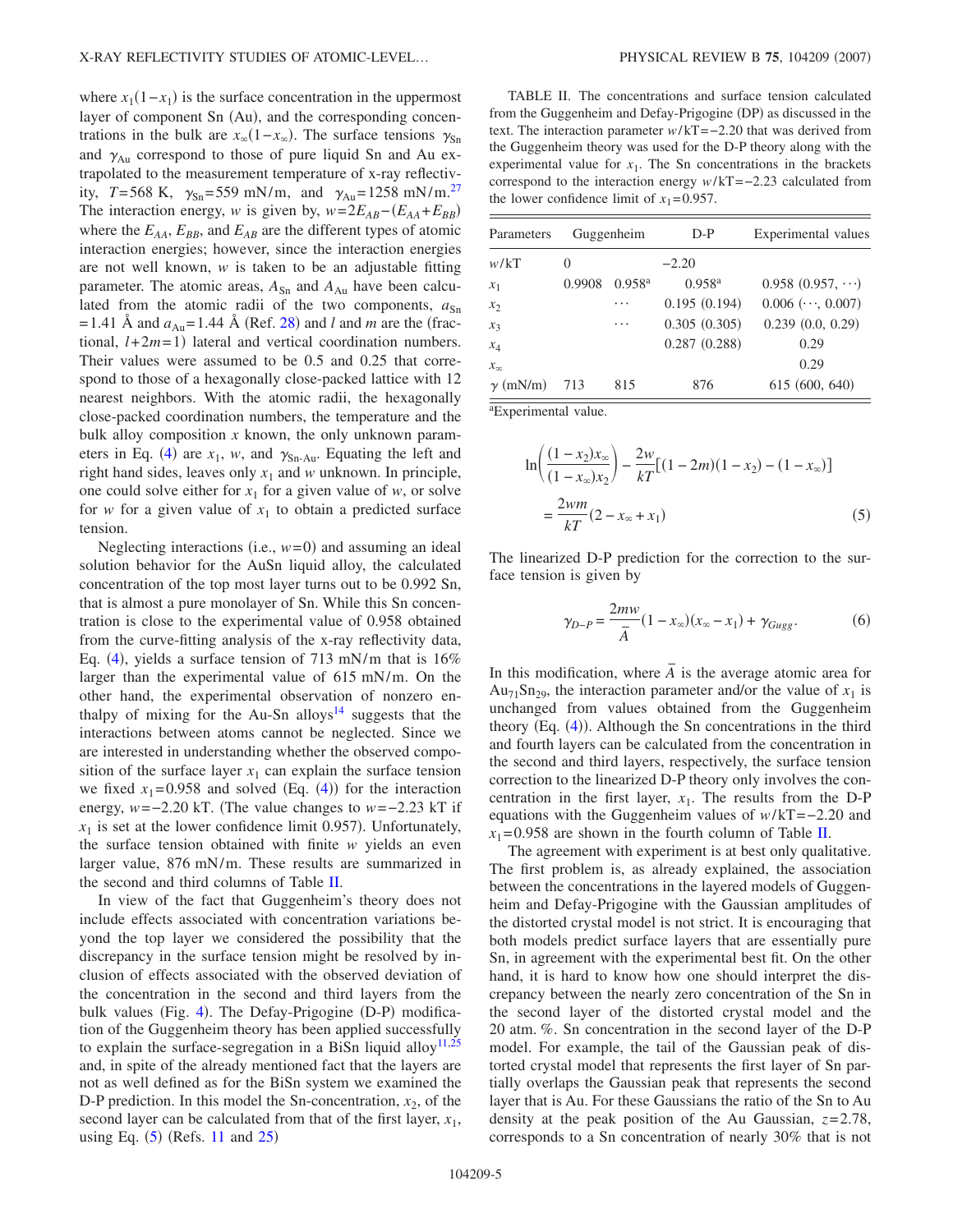<span id="page-5-0"></span>TABLE III. The Sn concentrations calculated from S-K by optimization of *w*/ kT=−1.78. The third column lists the values calculated from D-P with the interaction parameter that was obtained from S-K theory.

| Parameters      | $S-K$    | $D-P(*)$ | Experimental                |
|-----------------|----------|----------|-----------------------------|
| $x_1$           | 0.995    | 0.969    | $0.958$ $(0.957, \cdots)$   |
| $x_2$           | 0.009    | 0.206    | $0.006$ ( $\cdots$ , 0.007) |
| $x_3$           | 0.309    | 0.301    | 0.239(0.0, 0.29)            |
| $x_4$           | 0.287    | 0.288    | 0.29                        |
| $\gamma$ (mN/m) | $\cdots$ | 847      | 615                         |

so different from the 20% of the D-P model. On the other hand there seems to be a clear disagreement between the D-P prediction for a third layer that is slightly enriched in Sn and the result from the distorted crystal model in which the third layer is enhanced in Au.

Strohl-King (S-K) have developed an alternative to the D-P theory which unfortunately has the same shortcoming of assuming well defined layers. $26$  This theory can be used to estimate the concentrations in the various layers by an iterative procedure in which the concentrations in the various layers can be adjusted to match the measured concentrations by varying the interaction parameter. The basic equation for the concentrations is

$$
1 - x_n = (1 - x_{\infty}) \exp\left(\frac{w}{kT} \left(x_{\infty}^2 - \left(\frac{lx_n^2}{l+m}\right) + \left(\frac{m}{l+m}\right) \left[(x_{n-1})^2 + (x_{n+1})^2\right]\right) + \frac{A_{\text{Au}}(\gamma_{\text{Sn}} - \gamma_{\text{Au}})x_n}{kT} \right). \tag{7}
$$

The calculated values that are shown in the second column of (Table [III](#page-5-0)) correspond to the value of the interaction parameter *w*/kT that is obtained by minimization of  $\chi^2$  $\equiv \sum_{n=1}^{10} (x_n - x_n^{\text{exp}})^2$ . The optimum interaction energy *w*= −1.78 kT is about 20% lower than the D-P value of −2.2 kT. Although the S-K theory does predict a near vanishing of the Sn concentration in the second layer it is hard to know the significance of this. For completeness the values in the third column of Table [III.](#page-5-0) demonstrate that the results from D-P for *w*/kT=−1.78 (Table [III](#page-5-0)) are not significantly different from the D-P values shown in Table [II](#page-4-0) for *w*/ kT=−2.2 that were obtained from the Guggenheim equation  $(Eq. (4))$  $(Eq. (4))$  $(Eq. (4))$  when  $x_1$  was fixed at the experimental concentration.

Various thermophysical properties such as the enthalpy of mixing, surface tension, viscosity and the surface compositions of the liquid AuSn alloy have been calculated recently by Novakovic *et al.*[20](#page-6-19) using what they refer to as a "complex formation model" that is a combination of Guggenheim and other statistical-thermodynamic theories. Although the surface-concentration of Sn they obtain  $(\sim 0.65)$  does exceed the bulk value, it is still significantly smaller than the value extracted from the x-ray reflectivity data. Similarly, for 29 atm. % Sn their surface tension  $(\sim 960 \text{ mN/m})$  is also much larger than the x-ray determined value of 615 mN/m. On the other hand, the interaction energy parameters, used to calculate the surface concentration profiles,  $-2.42$  (at

550 °C) and  $-1.25$  (at 1100 °C) extrapolate linearly to  $-3.0$ at 300 °C, that is only  $\sim$ 25% larger than the value of  $-2.2$ obtained from Guggenheim and D-P theories. This can be compared to bulk interaction energy  $w_{bulk} = \Delta H_m / x(1-x)$ =−9.98 kT that is calculated from the enthalpy of mixing, *AH<sub>m</sub>* = −9.66 kJ/mole, which is nearly a factor of four larger than the surface interaction energy obtained here.<sup>14</sup> In fact, a similar disagreement was observed for  $SnBi<sub>1</sub><sup>11</sup>$  where the argument was made that that bulk thermodynamic quantities often yield inaccurate values for surface quantities.

#### **IV. CONCLUSIONS**

X-ray reflectivity studies show that the atomic-level surface segregation occurs in the eutectic AuSn liquid alloy and extends up to three layers. The top layer is almost a pure monolayer of the low surface-tension component, Sn. The extent of segregation observed is similar to that found in BiSn alloys where the surface-segregation probably extends up to three layers with the top most layer very rich in the low-surface tension component, Bi. The  $Au_{71}Sn_{29}$  system differs from the nearly equimolar  $Bi_{43}Sn_{57}$  in that for the latter the enrichment by layers was Bi:Sn:Bi while here it appears to be Sn:Au:Au. The extent of segregation observed is more pronounced than in BiIn that also has negative enthalpy of mixing. All of the liquid alloys studied so far by x-ray reflectivity show the segregation of the low surfacetension component to the surface independent of whether their enthalpy of mixing in the bulk is positive or negative. This behavior shows that the surface energy plays a dominant role in surface segregation. While the simple theories of surface segregation can qualitatively explain the surface segregation profiles reasonably well, they cannot account for the measured surface tension and the agreement regarding concentrations is not quantitative. For the AuSn liquid alloy studied here the existing theories cannot satisfactorily explain both the surface segregation profiles and the surface tension together. There clearly is a need for improvements in the theory of the surfaces of liquid metal alloys.

Finally we should point out that equally good fits to the reflectivity can be obtained by a different model in which the top surface layer is Au-rich rather than Sn rich. This is not completely surprising in that it is known that the lack of phase information due to the fact that the reflectivity depends on the absolute value of the surface structure factor implies an ambiguity in interpretation.<sup>29</sup> Fortunately, the physical constraint imposed by the Gibbs adsorption allows the Aurich surface model to be dismissed. Aside from this the Guggenheim, and Defay-Prigogine theories would require an interaction energy parameter of  $72 (w / kT)$  in order to explain the Au rich surface composition model. Even after allowing for the above mentioned uncertainty relating bulk and surface quantities, this very large positive interaction parameter would imply a very large positive enthalpy of mixing that is not observed in the bulk and is certainly not physically realistic.

### **ACKNOWLEDGMENTS**

This work has been supported by the U.S. Department of